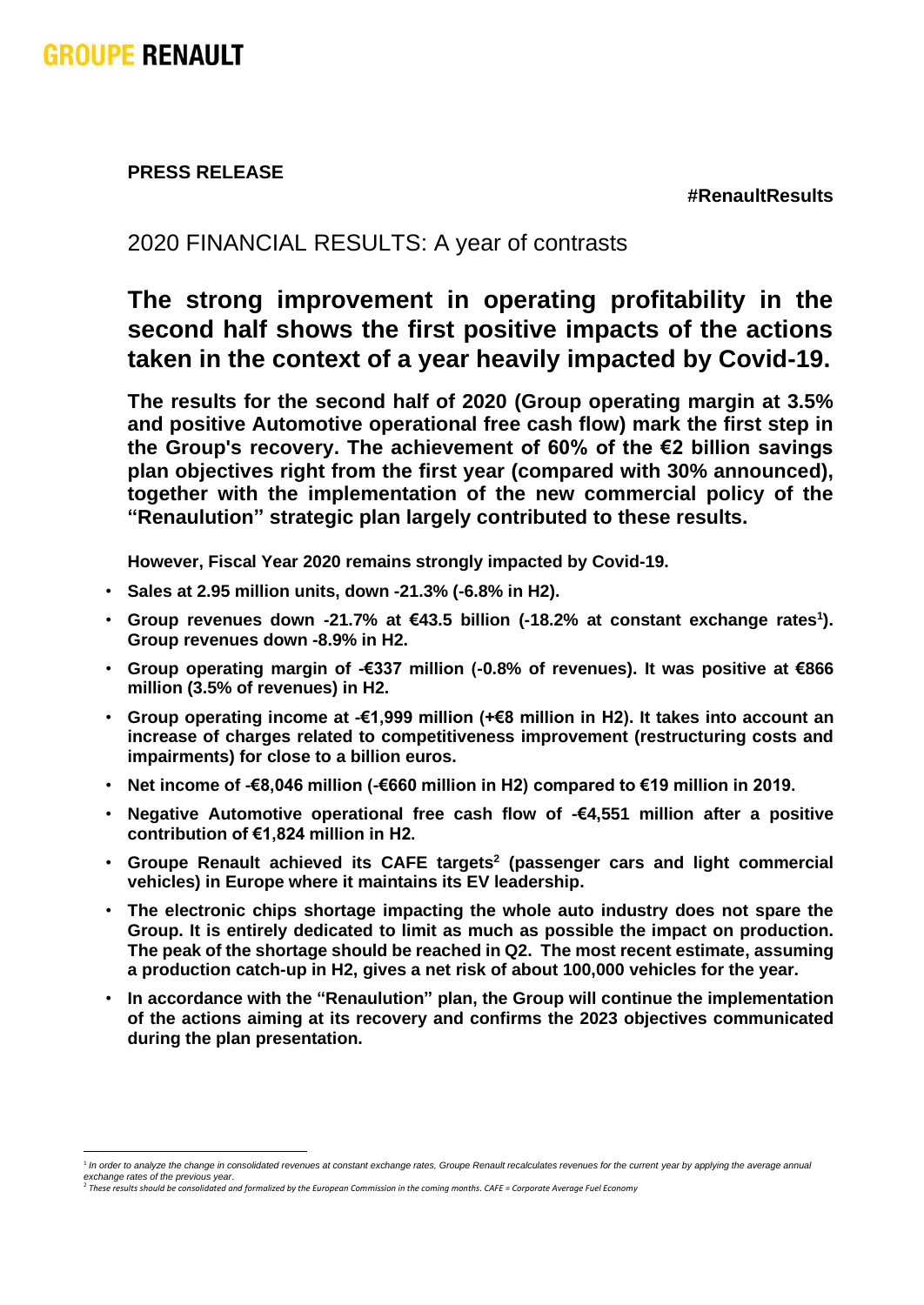"After a first half impacted by the Covid-19, the Group has significantly turned around its performance in the second half. This result is the fruit of all employees' efforts, the successful acceleration on our fixed cost cutting plan and pricing policy improvement. The priority is profitability and cash generation, as announced during our strategic plan « Renaulution ». 2021 is set to be difficult given the unknowns regarding the health crisis as well as electronic components supply shortages. We will face these challenges collectively, keeping the momentum towards recovery we've been successfully engaged in since last summer", said **Luca de Meo, CEO Groupe Renault**

Boulogne-Billancourt, February 19, 2021

**Group revenues** reached €43,474 million (-21.7%). At constant exchange rates, the decrease would have been -18.2%.

**Automotive excluding AVTOVAZ revenues** stood at €37,736 million, down -23.0%.

The volume effect was -19.2 points. It stemmed primarily from the health crisis and, to a lesser extent, from our commercial policy favoring profit over volume.

Sales to partners declined by -5.1 points, also impacted by the health crisis and the Nissan Rogue production discontinuation.

Forex impact was negative -2.8 points, and related to the devaluation of the Argentinean peso, Brazilian real and Turkish lira and to a lesser extent to the Russian rubble.

Price effect, up 3.9 points, came from a more ambitious price policy and measures to mitigate devaluations.

Product mix impacted for 1.1 points thanks to ZOE sales increase.

Effect « others » weighed for -1 point notably because of lower contribution from spare parts activity, largely impacted by the confinement measures in H1.

The **Group's operating margin** amounted to -€337 million and represented -0.8% of revenues (4.8% in 2019) thanks to a marked improvement in H2 (3.5% of revenues).

**Automotive excluding AVTOVAZ operating margin** was down -€2,734 million to -€1,450 million, which represented -3.8% of revenues compared to +2.6% in 2019. In the second half, it was positive at €198 million (0.9% of revenues).

The change can be explained by the following:

- Volume effect had a negative impact of -€2,556 million, including sales to partners.
- Mix/price/enrichment effect was positive +€172 million despite the enrichment of new products and the regulatory content.
- The Monozukuri effect was positive by +€36 million after taking into account a negative impact of -€479 million due to the increase in depreciation and amortization and a lower R&D capitalization rate.
- Raw materials weighed for -€131 million largely on higher prices for precious metals.
- The improvement of +€172 million of G&A spending stemmed from the impact of lower activity in H1 but also from the company's effort to limit its costs under the « 2o22 » plan.
- Currencies impacted by -€428 million reflecting the devaluation of our main currencies despite the positive impact of the Turkish lira on production costs.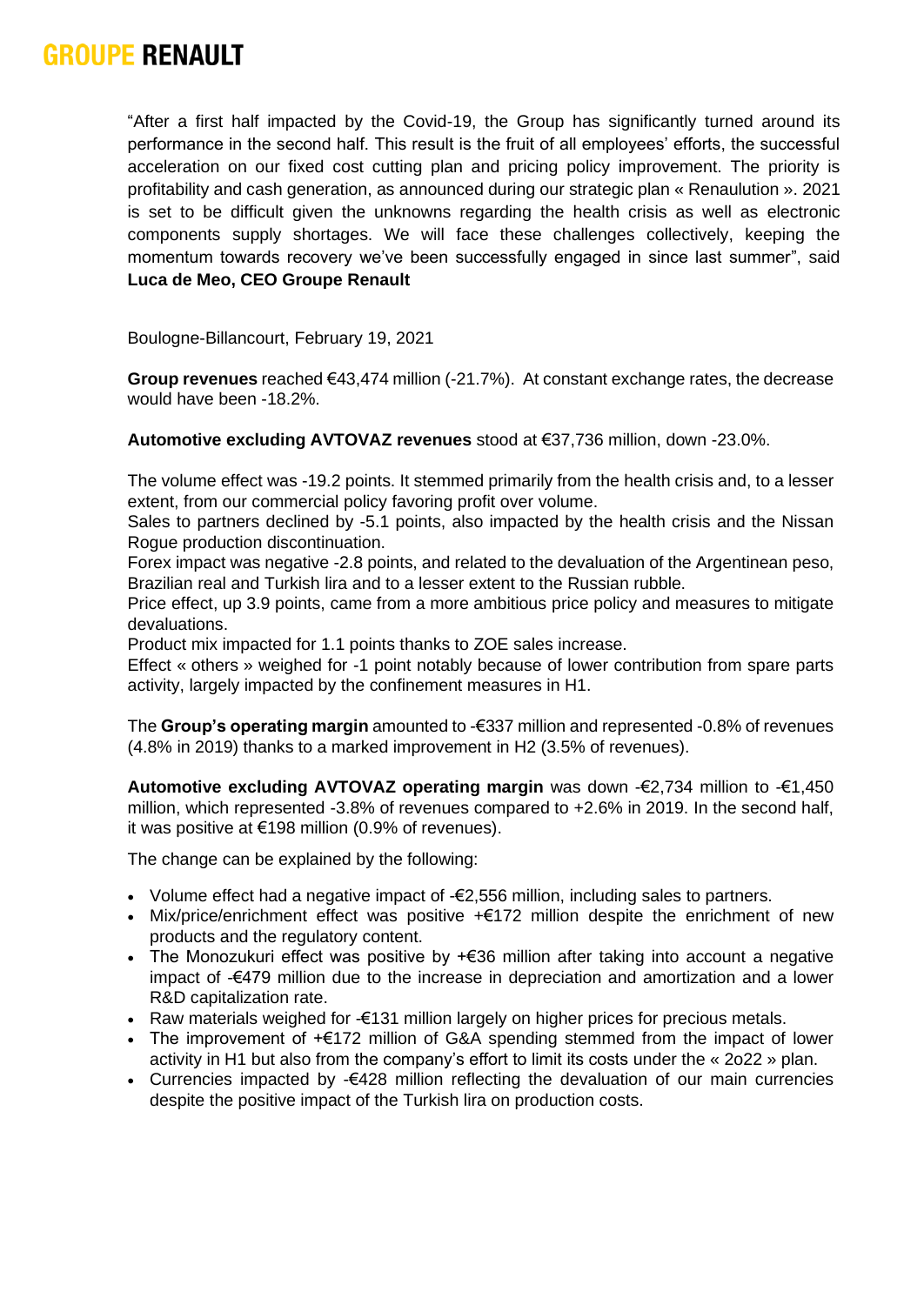The **AVTOVAZ operating margin contribution** amounted to €141 million, compared to €155 million in 2019 highlighting the resilience of AVTOVAZ in the Covid-19 context.

**Sales Financing** contributed €1,007 million to the Group's operating margin, compared to €1,223 million in 2019. This decrease was due to a lower activity, with new financings down -17% and a cost of risk representing 0.75% of average performing assets compared to 0.42% last year.

The contribution of **Mobility Services** to the Group's operating margin amounted to -€35 million in 2020.

**Other operating income and expenses** amounted to -€1,662 million (compared to -€557 million in 2019) coming from significantly higher restructuring charges and impairments.

**Group operating income** came to -€1,999 million compared with €2,105 million in 2019 after taking into account a strong increase of charges related to competitiveness improvement.

**Net financial income and expenses** amounted to -€482 million, compared with -€442 million in 2019, due to higher average indebtedness.

**The contribution of associated companies** came to -€5,145 million, compared with -€190 million in 2019. Nissan's contribution was negative at -€4,970 million and the one of other companies amounted to -€175 million.

**Current and deferred taxes** represented a charge of -€420 million compared to a charge of -€1,454 million in 2019.

**Net income** stood at -€8,046 million and **net income, Group share** totaled -€8,008 million (-€29.51 per share compared with €0.52 per share in 2019).

**Automotive operational free cash flow, including AVTOVAZ,** was negative at -€4,551 million. It takes into account the fall in operating margin, the change in working capital requirements and the absence of dividend received from RCI following European Central Bank's decisions. On the sole second half, the free cash flow was positive at +€1,824 million due to investment management and a reverse of the change in working capital requirement, without, however, offsetting the change in the first half of the year.

The **Automotive net cash position** was negative at -€3,579 million at December 31, 2020 compared with a positive position of €1,734 million at December 31, 2019.

The Automotive activity at December 31, 2020 held +€16.4 billion of **liquidity reserves**.

At December 31, 2020, **total inventories** (including independent dealers) represented 486,000 vehicles, down more than 100,000 units (-19%). It represented 61 days of sales, compared to 68 days at end December 2019.

The Board of directors will propose at the Shareholders' Annual General Meeting, scheduled for April 23, 2021, not to pay a dividend in respect of 2020.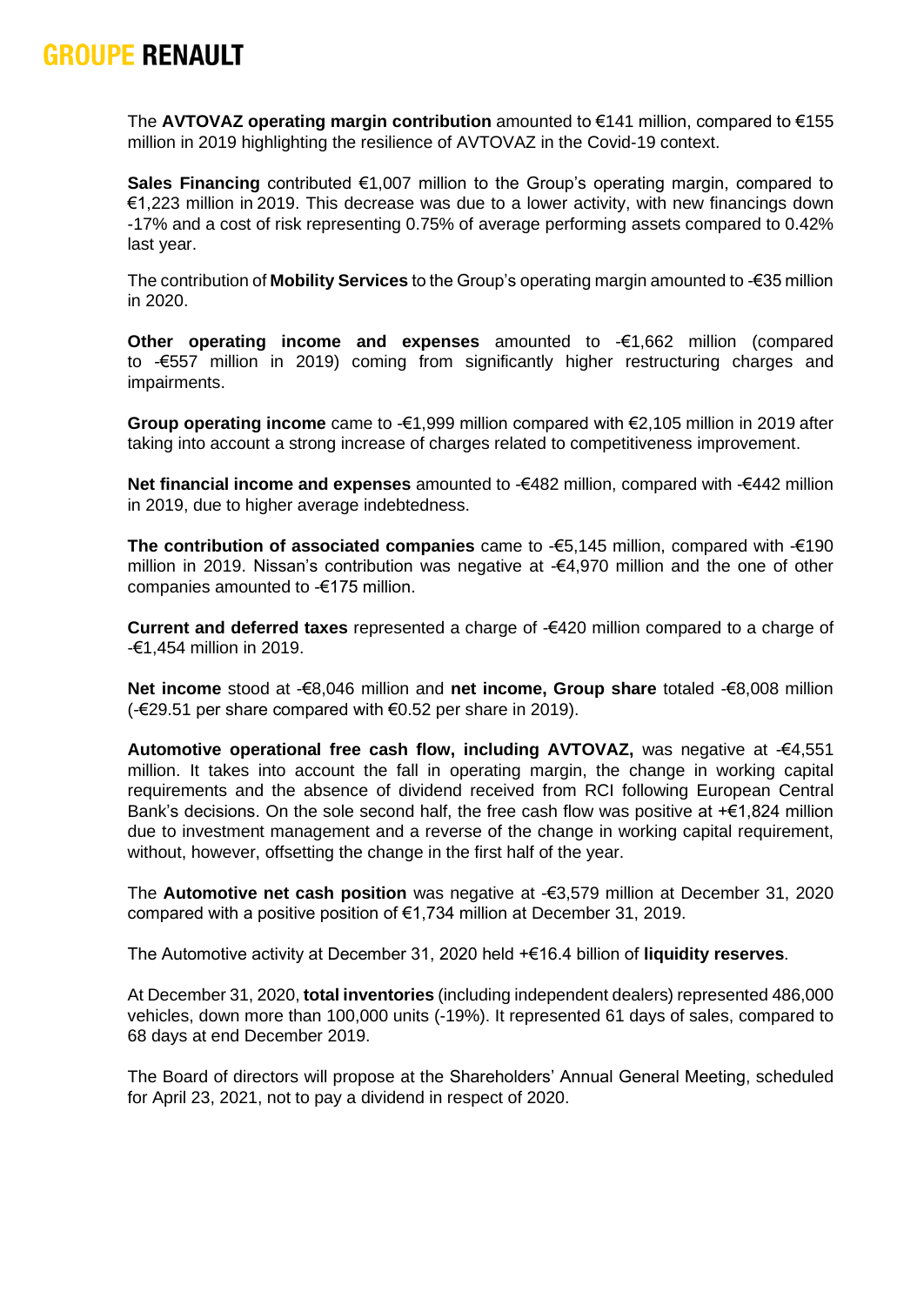## **OUTLOOK**

Groupe Renault confirms the 2023 objectives communicated in the "Renaulution" strategic plan:

- Group operating margin above 3% by 2023,
- Cumulative automotive operational free cash flow<sup>3</sup> (2021-23) about  $\epsilon$ 3bn,
- Investments (R&D and capex) at about 8% of revenues by 2023.

## **GROUPE RENAULT CONSOLIDATED RESULTS**

| In $\epsilon$ million                         | 2020     | 2019     | <b>Change</b> |
|-----------------------------------------------|----------|----------|---------------|
|                                               |          |          |               |
| <b>Group revenues</b>                         | 43,474   | 55,537   | $-12,063$     |
| <b>Operating margin</b>                       | $-337$   | 2,662    | $-2.999$      |
| % of revenues                                 | $-0.8\%$ | 4.8%     | $-5.6$ pts    |
| Other operating income and expenses           | $-1,662$ | $-557$   | $-1,105$      |
| <b>Operating income</b>                       | $-1,999$ | 2,105    | $-4,104$      |
| <b>Financial income</b>                       | $-482$   | $-442$   | -40           |
|                                               |          |          |               |
| <b>Contribution from associated companies</b> | $-5,145$ | -190     | -4,955        |
| o/w: NISSAN                                   | $-4.970$ | 242      | $-5,212$      |
|                                               |          |          |               |
| <b>Current and deferred taxes</b>             | $-420$   | $-1,454$ | 1,034         |
| Net income                                    | $-8,046$ | 19       | $-8,065$      |
| Net income, Group share                       | $-8,008$ | $-141$   | $-7,867$      |
| Automotive operational free cash flow         | $-4,551$ | 153      | $-4,704$      |

### **Additional Information**

The consolidated financial statements of Groupe Renault and the company accounts of Renault SA at December 31, 2020 were approved by the Board of Directors on February 18, 2021.

The Group's statutory auditors have conducted an audit of these financial statements and their report will be issued shortly.

The earnings report, with a complete analysis of the financial results in 2020, is available at www.group.renault.com in the "Finance" section.

### **About Groupe Renault**

Groupe Renault is at the forefront of a mobility that is reinventing itself.

Strengthened by its alliance with Nissan and Mitsubishi Motors, and its unique expertise in electrification, Groupe Renault comprises 5 complementary brands - Renault, Dacia, LADA, Alpine and Mobilize - offering sustainable and innovative mobility solutions to its customers. Established in more than 130 countries, it currently employs more than 180,000 people and has sold 2,95 million vehicles in 2020.

Ready to pursue challenges both on the road and in competition, Groupe Renault is committed to an ambitious transformation that will generate value. This is centered on the development of new technologies and services, and a new range of even more competitive, balanced and electrified vehicles. In line with environmental challenges, the Group's ambition is to achieve carbon neutrality in Europe by 2050.

<sup>3</sup> *Automotive operational free cash flow: cash flows after interest and tax (excluding dividends received from publicly listed companies) minus tangible and intangible investments net of disposals +/ change in the working capital requirement*